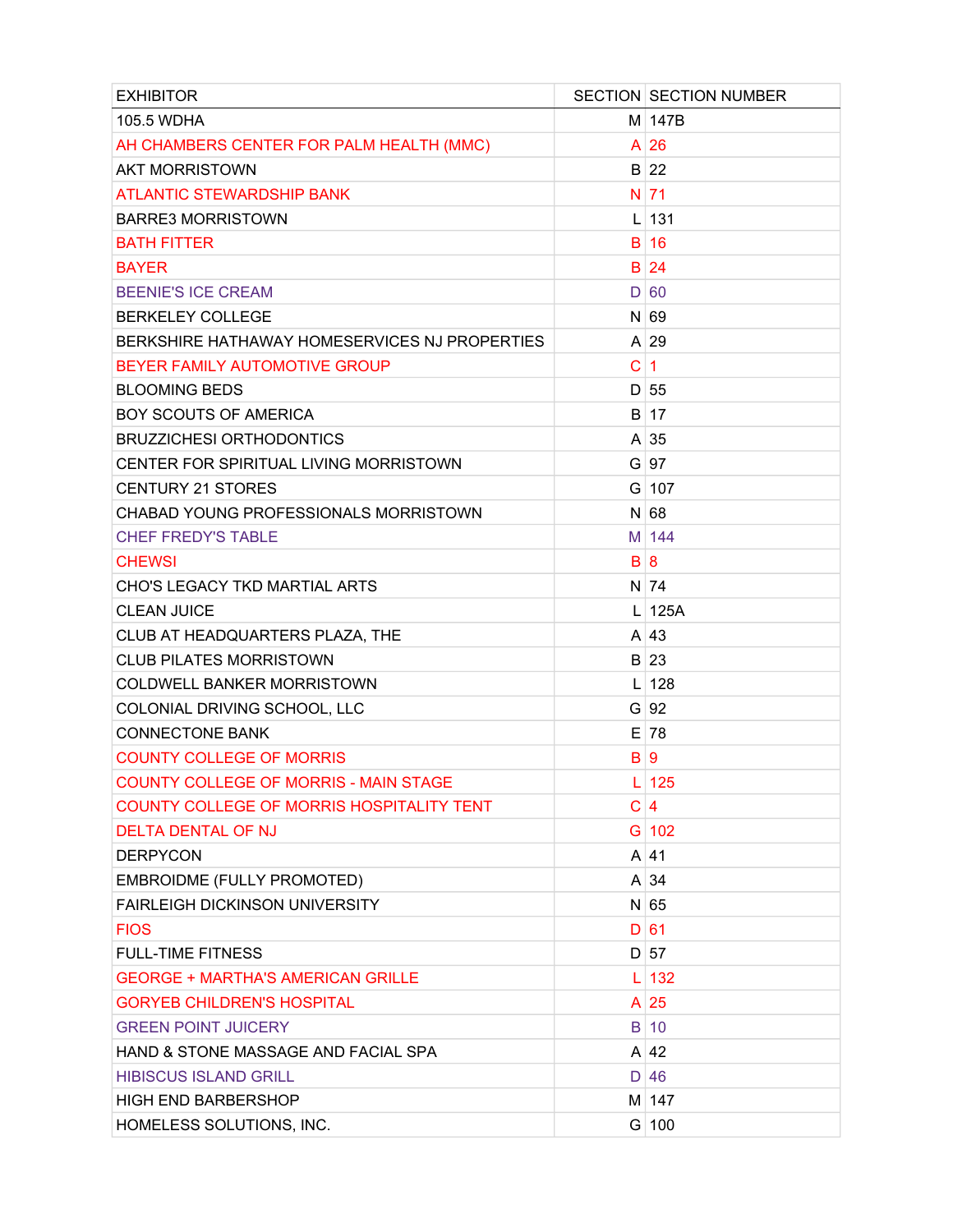| <b>EXHIBITOR</b>                                                |              | <b>SECTION SECTION NUMBER</b> |
|-----------------------------------------------------------------|--------------|-------------------------------|
| <b>HYATT REGENCY MORRISTOWN</b>                                 |              | $A \mid 44$                   |
| <b>IMPECCABLY GROOMED</b>                                       |              | $G$ 106                       |
| <b>INTERFAITH FOOD PANTRY</b>                                   |              | N 75                          |
| <b>IRON BAR</b>                                                 | L            | 130                           |
| JERSEY BATTERED WOMEN'S SERVICE, INC.                           |              | $B$ 12                        |
| <b>JUNGLE JUICE</b>                                             |              | D 45                          |
| <b>KELLER WILLIAMS METROPOLITAN</b>                             |              | B 15                          |
| KIDZ WORLD PEDIATRIC DENTISTRY & ORTHODONTICS                   | <b>HQ 86</b> |                               |
| KIKA STRETCH STUDIOS OF MORRISTOWN                              |              | D 56                          |
| <b>KILWINS MORRISTOWN</b>                                       |              | $A \mid 39$                   |
| KINGS FOOD MARKETS                                              |              | $M$ 143                       |
| <b>KITCHEN MAGIC</b>                                            |              | D 62                          |
| <b>LABORATORY HAIR STUDIO</b>                                   |              | D 58                          |
| <b>LAKELAND BANK</b>                                            |              | M 146                         |
| LEAFFILTER NORTH OF NEW JERSEY, LLC                             |              | $K$ 121                       |
| LEAGUE OF WOMEN VOTERS OF THE GREATER<br><b>MORRISTOWN AREA</b> |              | $L$ 133                       |
| LITERACY VOLUNTEERS OF MORRIS COUNTY                            |              | $H1$   113                    |
| M & M CONSTRUCTION SPECIALIST                                   |              | $L$   130A                    |
| MACCULLOCH HALL HISTORICAL MUSEUM                               |              | $D$ 51                        |
| <b>MALAY</b>                                                    |              | $D$ 45                        |
| <b>MARKET STREET MISSION</b>                                    |              | K 124                         |
| <b>MASSAGE HEIGHTS BODY &amp; FACE</b>                          |              | $L$ 139                       |
| <b>MAYO PERFORMING ARTS CENTER</b>                              |              | D 52                          |
| MEET ME IN MORRISTOWN ARTIST SHOWCASE                           | <b>HQ 87</b> |                               |
| <b>MEHNDI/ MING II/ SM23</b>                                    |              | G 105                         |
| MENTAL HEALTH ASSOCIATION OF ESSEX AND MORRIS                   |              | $A \mid 31$                   |
| MMC COMMUNITY HEALTH DEPARTMENT (MMC)                           |              | $A$ 27                        |
| <b>MODERA 44 &amp; MODERA 55 APARTMENTS</b>                     | C            | $\overline{3}$                |
| MONTESSORI CHILDREN'S ACADEMY, THE                              |              | G 98                          |
| <b>MORRIS ANIMAL INN</b>                                        |              | K 119                         |
| <b>MORRIS COUNTY 4H</b>                                         |              | H1112                         |
| MORRIS COUNTY BAR ASSOCIATION & FOUNDATION                      |              | $N$ 70                        |
| MORRIS COUNTY CHAMBER OF COMMERCE                               |              | $N$ 63A                       |
| <b>MORRIS COUNTY BOARD OF ELECTIONS</b>                         |              | H1112                         |
| <b>MORRIS COUNTY CLERK</b>                                      |              | HI 112                        |
| MORRIS COUNTY DEMOCRATIC COMMITTEE                              |              | C 2                           |
| MORRIS COUNTY EMPLOYMENT AND TRAINING SERVICES                  |              | H1112                         |
| <b>MORRIS COUNTY HAZMAT VEHICLE</b>                             |              | HI 109                        |
| <b>MORRIS COUNTY HEALTH</b>                                     |              | HI 112                        |
| <b>MORRIS COUNTY HERITAGE COMMISSION</b>                        |              | HI 112                        |
| MORRIS COUNTY HISTORICAL SOCIETY                                |              | D 50                          |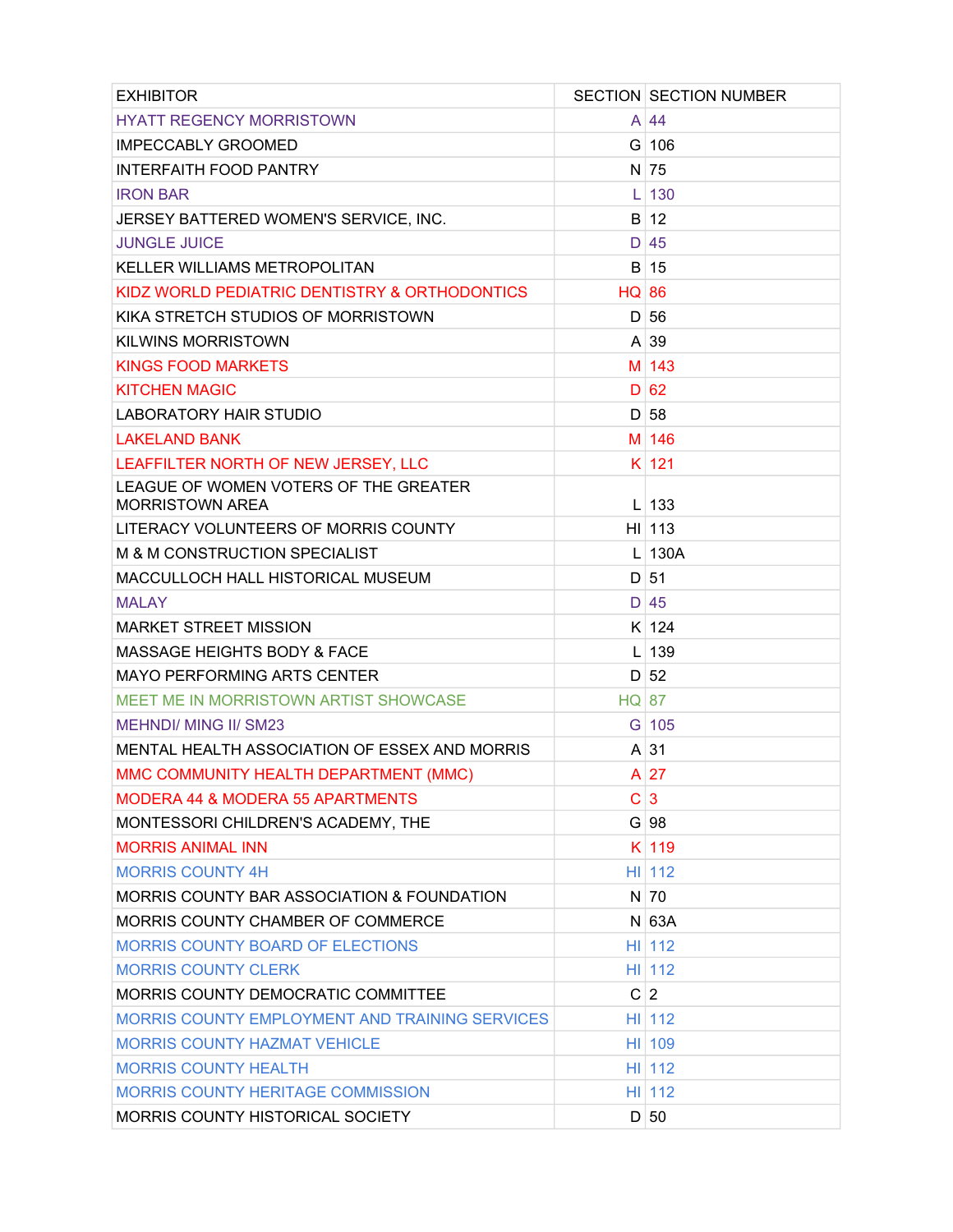| <b>EXHIBITOR</b>                                      |              | <b>SECTION SECTION NUMBER</b> |
|-------------------------------------------------------|--------------|-------------------------------|
| <b>MORRIS COUNTY HUMAN SERVICES</b>                   |              | H1112                         |
| <b>MORRIS COUNTY LIBRARY</b>                          |              | H1112                         |
| <b>MORRIS COUNTY MOSQUITO</b>                         |              | H1112                         |
| MORRIS COUNTY MUNICIPAL UTILITIES AUTHORITY           |              | $G$ 94                        |
| <b>MORRIS COUNTY NAVIGATING HOPE VAN</b>              |              | $HII$ 110                     |
| <b>MORRIS COUNTY NOW</b>                              |              | $H1$   113                    |
| <b>MORRIS COUNTY PARK COMMISSION</b>                  |              | $G$ 95                        |
| MORRIS COUNTY REAL ESTATE LAW, EAGAN & LENNEY<br>LLC. |              | $L$ 129                       |
| MORRIS COUNTY REPUBLICAN COMMITTEE                    |              | $L$ 134                       |
| <b>MORRIS COUNTY RIGHT TO LIFE</b>                    |              | $A \mid 32$                   |
| <b>MORRIS COUNTY SHERIFF</b>                          |              | H1112                         |
| <b>MORRIS COUNTY SHERIFF'S HOPE ONE VAN</b>           |              | H1111                         |
| <b>MORRIS COUNTY TOURISM BUREAU</b>                   |              | $HII$ 113                     |
| MORRIS EDUCATIONAL FOUNDATION                         |              | D 53                          |
| <b>MORRIS RUGBY CORPORATION</b>                       |              | $N$ 73                        |
| <b>MORRIS VIEW HEALTHCARE CENTER</b>                  |              | H1112                         |
| <b>MORRISTOWN &amp; MORRIS TOWNSHIP LIBRARY</b>       |              | D 49                          |
| <b>MORRISTOWN AIRPORT</b>                             |              | B 20                          |
| <b>MORRISTOWN ANIMAL HOSPITAL</b>                     |              | $A \mid 37$                   |
| MORRISTOWN ENVIRONMENTAL COMMISSION                   |              | $G$ 91                        |
| MORRISTOWN FESTIVAL OF BOOKS                          |              | D 48                          |
| <b>MORRISTOWN FIRE DEPARTMENT</b>                     |              | $K$ 118                       |
| MORRISTOWN LATINO AMERICAN SUPERMARKET                |              | $A$ 38A                       |
| <b>MORRISTOWN PARKING AUTHORITY</b>                   |              | $L$ 141                       |
| <b>MORRISTOWN PARTNERSHIP</b>                         | L            | 142                           |
| <b>MORRISTOWN PARTNERSHIP BEER TENT</b>               |              | $HII$ 117                     |
| MORRISTOWN PARTNERSHIP CARNIVAL GAMES                 |              | $G$ 103                       |
| <b>MORRISTOWN PARTNERSHIP COMMAND CENTER</b>          |              | G 104                         |
| <b>MORRISTOWN PARTNERSHIP KIDS PLACE TICKET SALES</b> | <b>HQ 88</b> |                               |
| MORRISTOWN PBA LOCAL #43                              |              | G 89                          |
| MORRISTOWN SEVENTH-DAY ADVENTIST CHURCH               |              | G 96                          |
| <b>MORRISTOWN UNITARIAN FELLOWSHIP</b>                |              | G 99                          |
| MORRISTOWN UNITED METHODIST CHURCH                    |              | N 67                          |
| MRS. WILSON'S                                         |              | B 13                          |
| NBD TRAINING ZONE                                     | L            | 138                           |
| <b>NEW JERSEY DEVILS MOBILE UNIT</b>                  |              | $G$ 101                       |
| <b>NOTHING BUNDT CAKES</b>                            |              | $B$ 21                        |
| OFFICE TAVERN GRILL, THE                              |              | 132                           |
| <b>ORIGIN THAI 2</b>                                  |              | M 145                         |
| ORIGINAL MUSIC SCHOOL, THE                            |              | $G$ 108                       |
| ORTHOPEDIC INSTITUTE OF NEW JERSEY, THE               |              | N 76                          |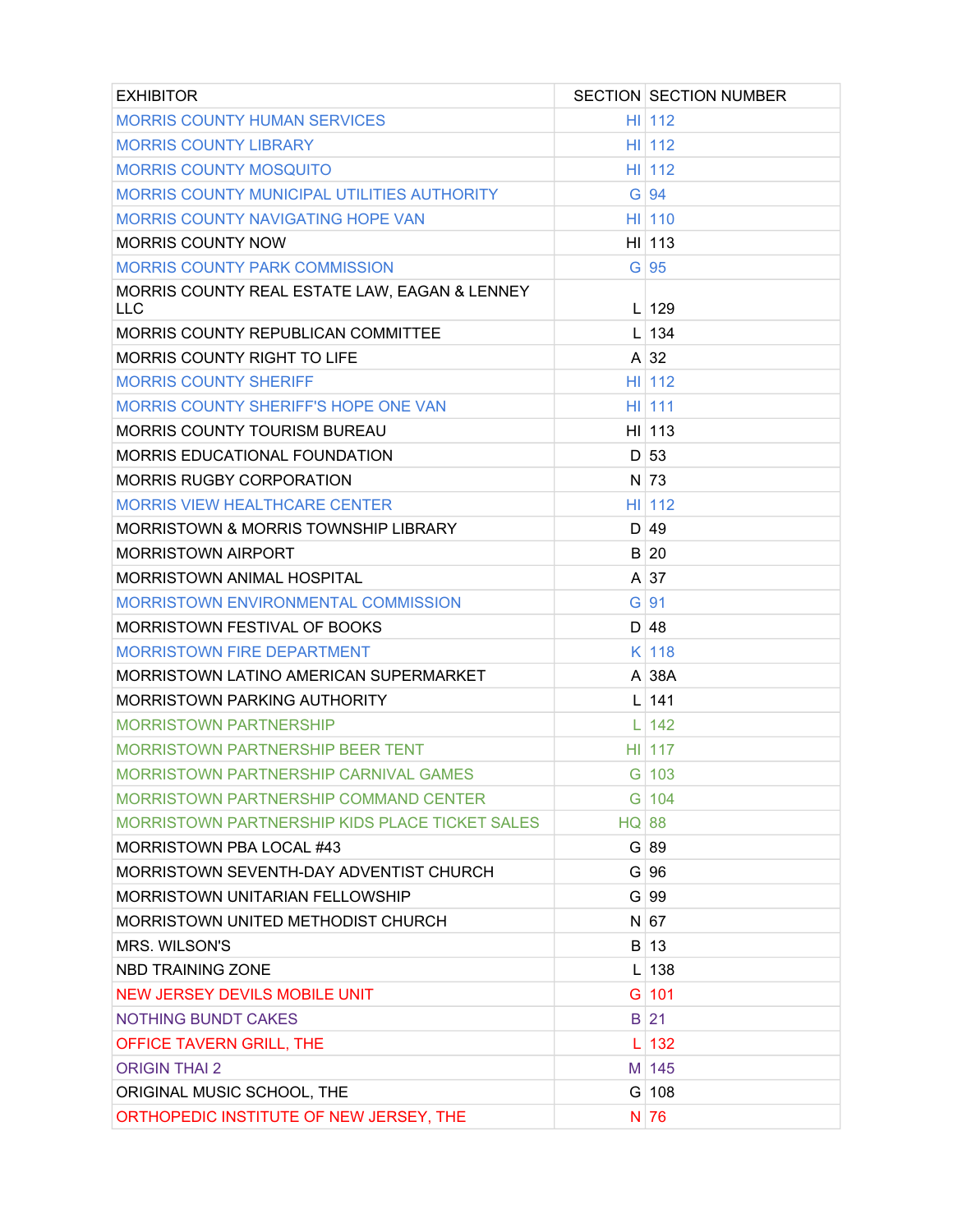| <b>EXHIBITOR</b>                                                                            |              | <b>SECTION SECTION NUMBER</b> |
|---------------------------------------------------------------------------------------------|--------------|-------------------------------|
| OUT OF THE BOX ATHLETICS - CEDAR KNOLLS CROSSFIT                                            |              | $N$ 72                        |
| PEDIATRIC ORTHOPEDIC CENTER. THE                                                            | <b>HQ 85</b> |                               |
| <b>PIEROGIES HOUSE</b>                                                                      |              | $HII$ 114                     |
| PINOT'S PALETTE                                                                             |              | $K$ 122                       |
| <b>PLAYA BOWLS MORRISTOWN</b>                                                               |              | A 40                          |
| PRESBYTERIAN CHURCH IN MORRISTOWN, THE                                                      |              | $E$ 81                        |
| PRESCHOOL ADVANTAGE                                                                         |              | B 18                          |
| <b>PROJECT READINESS</b>                                                                    |              | B 19                          |
| <b>PROVIDENT BANK</b>                                                                       |              | $G$ 93                        |
| <b>RE/MAX SELECT MORRISTOWN</b>                                                             |              | $A \mid 36$                   |
| RED OAKS SCHOOL, THE                                                                        |              | E 80                          |
| RESTORATION HOUSE CHURCH OF MORRISTOWN                                                      |              | $A \mid 33$                   |
| <b>REVOLUTION A SOCIAL BREW HOUSE</b>                                                       | I.           | 130                           |
| ROD'S STEAK & SEAFOOD GRILLE - GK'S RED DOG<br><b>TAVERN</b>                                | $\mathsf{C}$ | 5                             |
| ROOTS STEAKHOUSE                                                                            | L            | 137                           |
| ROTARY CLUB OF MORRISTOWN                                                                   |              | $E$ 82                        |
| <b>RUTGERS MASTER GARDENERS</b>                                                             |              | H1112                         |
| <b>SCHEER IMMIGRATION LAW GROUP</b>                                                         |              | $K$ 123                       |
| SHOPRITE OF GREATER MORRISTOWN                                                              | C            | $\overline{7}$                |
| <b>SKFIT</b>                                                                                |              | $A \mid 30$                   |
| <b>SOMOS</b>                                                                                |              | E 83                          |
| SOUTHEAST MORRIS COUNTY MUNICIPAL UTILITIES<br><b>AUTHORITY, THE</b>                        |              | $B$ 11                        |
| SOVITA CHIROPRACTIC CENTER                                                                  |              | N 66                          |
| STATE OF NJ- DIVISION OF CHILD PROTECTION AND<br>PERMANENCY: BE A FOSTER OR ADOPTIVE PARENT |              | B 14                          |
| STRETCHLAB MORRISTOWN                                                                       |              | $L$ 127                       |
| <b>STRIXMEDIA</b>                                                                           |              | D 59                          |
| <b>SUMMIT MEDICAL GROUP</b>                                                                 |              | C 6                           |
| <b>SUSTAINABLE MORRISTOWN</b>                                                               |              | D 47                          |
| <b>TD BANK</b>                                                                              |              | K 120                         |
| TEMPLE SHALOM                                                                               |              | $E$ 77                        |
| TITOS BURRITOS & WINGS                                                                      |              | $HII$ 115                     |
| <b>TOWN BAR + KITCHEN</b>                                                                   | L            | 132                           |
| <b>TOWN OF MORRISTOWN</b>                                                                   |              | $G$ 90                        |
| <b>TRANSOPTIONS</b>                                                                         |              | $N$ 63                        |
| <b>URBAN TABLE</b>                                                                          | I.           | 136                           |
| <b>VENTURE STUDIOS</b>                                                                      |              | E 77A                         |
| <b>VIPHOMELINK</b>                                                                          |              | M 147A                        |
| VISHANT HATHI STATE FARM                                                                    |              | $L$ 126                       |
| VISITING NURSE ASSOCIATION OF NORTHERN NEW<br><b>JERSEY</b>                                 |              | H1113                         |